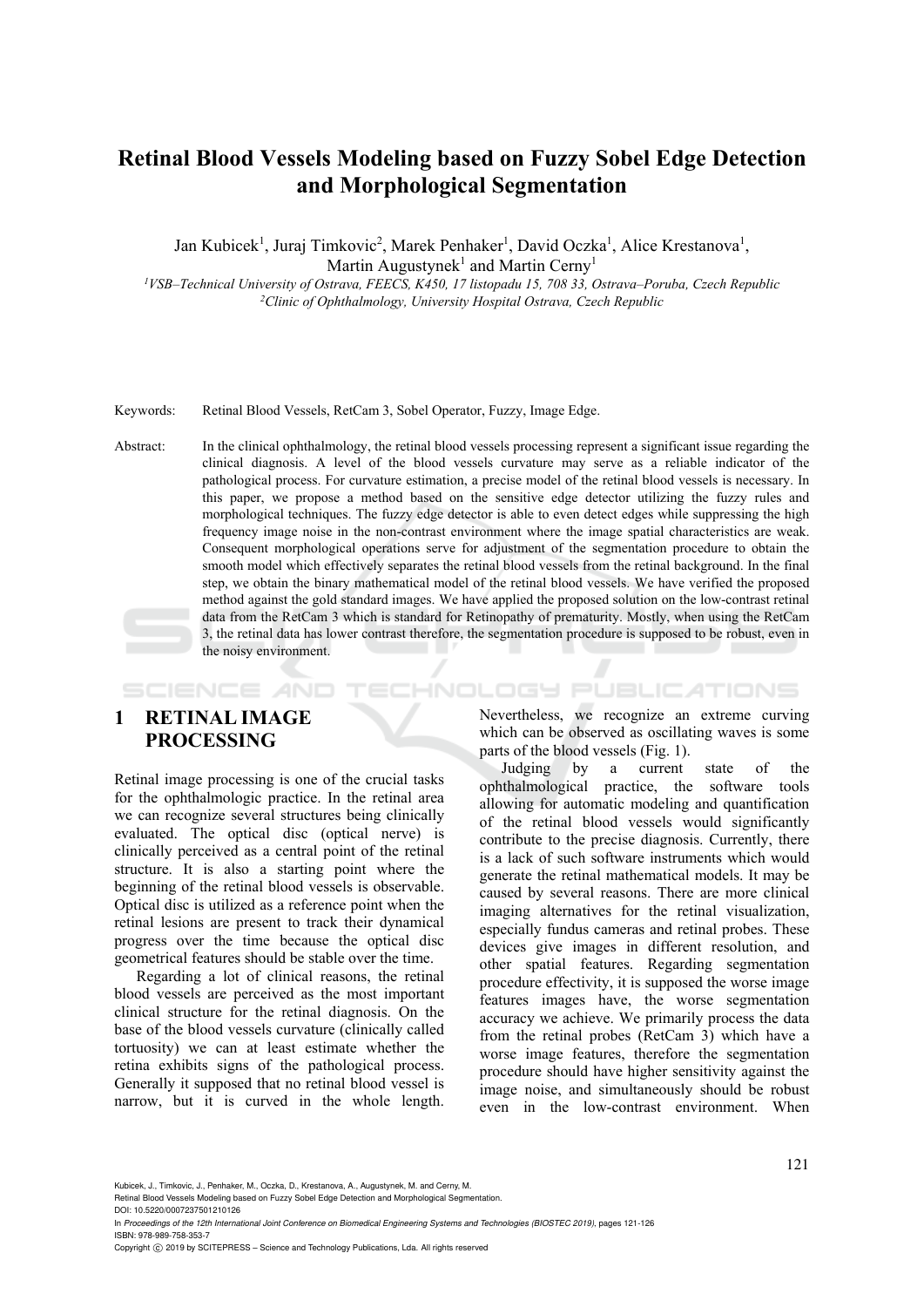comparing with the Fundus camera data processing, for the RetCam 3 data the segmentation procedure is supposed to be robust even in the noisy environment. (Tan 2016; Meng 2015; Wankhede 2015)



Figure 1: Comparison of a retina with the physiological blood vessels (left) – vessels are direct, and blood vessels having the pathological tortuosity signs in a form of the oscillations (right).

# **2 RELATED WORK**

Generally, there are many segmentation techniques available in the recent literature. It is important to mention that mostly of them are intended to the fundus images processing having a great resolution and other spatial characteristics. We are focused on different type of data (RetCam 3) having significantly different image features even though imaging same retinal area. Therefore, research in this area is important.

Mostly, the segmentation techniques involve stages as the image preprocessing which is focused to improving the contrast between the blood vessels and retinal image background, and own segmentation procedure which detects the blood vessels system. The techniques can be categorized on: (a) Kernel-based techniques (Omasundaram 2017) , (b) retinal vessel tracking (Omasundaram 2017; Mapavi 2015), (c) multiscale techniques (Ben 2018; Wang 2017; Kaur 2016; Huang 2017), (d) model-based (Annunziata 2016; Lazar 2015), (e) adaptive local thresholding (Palomera-Pérez 2010; Yan 2018; Zou 2018) and (f) machine learning (Khan 2018; Mapavi 2015).

Performance of each segmentation approach is evaluated by many metrics. The most common parameters are: True positive rate (TPR), average false positive rate (FPR), average sensitivity (TPR), average specificity (FPR), average accuracy and precision. From the view of the clinical practice, sensitivity and specificity represent the most frequently metrics in the medical research. The higher specificity and sensitivity we achieve, the better results we obtain. (Hatanaka 2018)

The recent literature does not contain a lot of information about the processing the low-contrast retinal images. Since the most of the presented algorithms have been primarily tested on the fundus images having a great resolution we have no information about robustness and sensitivity of the segmentation methods for the low-contrast images. Our paper just brings a significant contribution in this area. (Omasundaram 2017), (Melo, 2018)

### **3 DESIGN OF SEGMENTATION METHOD**

In this section, we introduce a segmentation algorithm for modeling of the retinal blood vessels. In our approach, we want to avoid using the image preprocessing as one of the conventional steps of many approaches. The image preprocessing intended for an improvement of the spatial image characteristic with the goal of contrast boosting between blood vessels and adjacent retinal structures. Unfortunately, each preprocessing algorithm at least partially modifies the pixel's intensity characteristics. Thus, the original clinical information is modified. In our approach, we consciously exclude these procedures. The proposed algorithm is composed from two essential parts including the edge detection and morphological segmentation procedure.

### **3.1 Sobel Operator Driven by Fuzzy Logic Rules**

The Sobel operator belongs to a group of the gradient edge detectors. This method computes partial derivation of the image signal in the horizontal  $(I_x)$  and vertical direction  $(I_y)$ .

Image gradient representing the edges in both directions is given:

$$
|I| = \sqrt{I_x^2 + I_y^2}
$$
 (1)

Generally, the main disadvantage of the gradient edge operator is an inclination to the image noise having significantly different intensity spectrum than the image background. This phenomenon is given by the hard thresholding of the horizontal and vertical gradient. Such hard thresholding is not capable classifying the image edge and noise.

We have optimized the Sobel operator by using the fuzzy rules. In the fuzzy model, each gradient direction is characterized by the Gaussian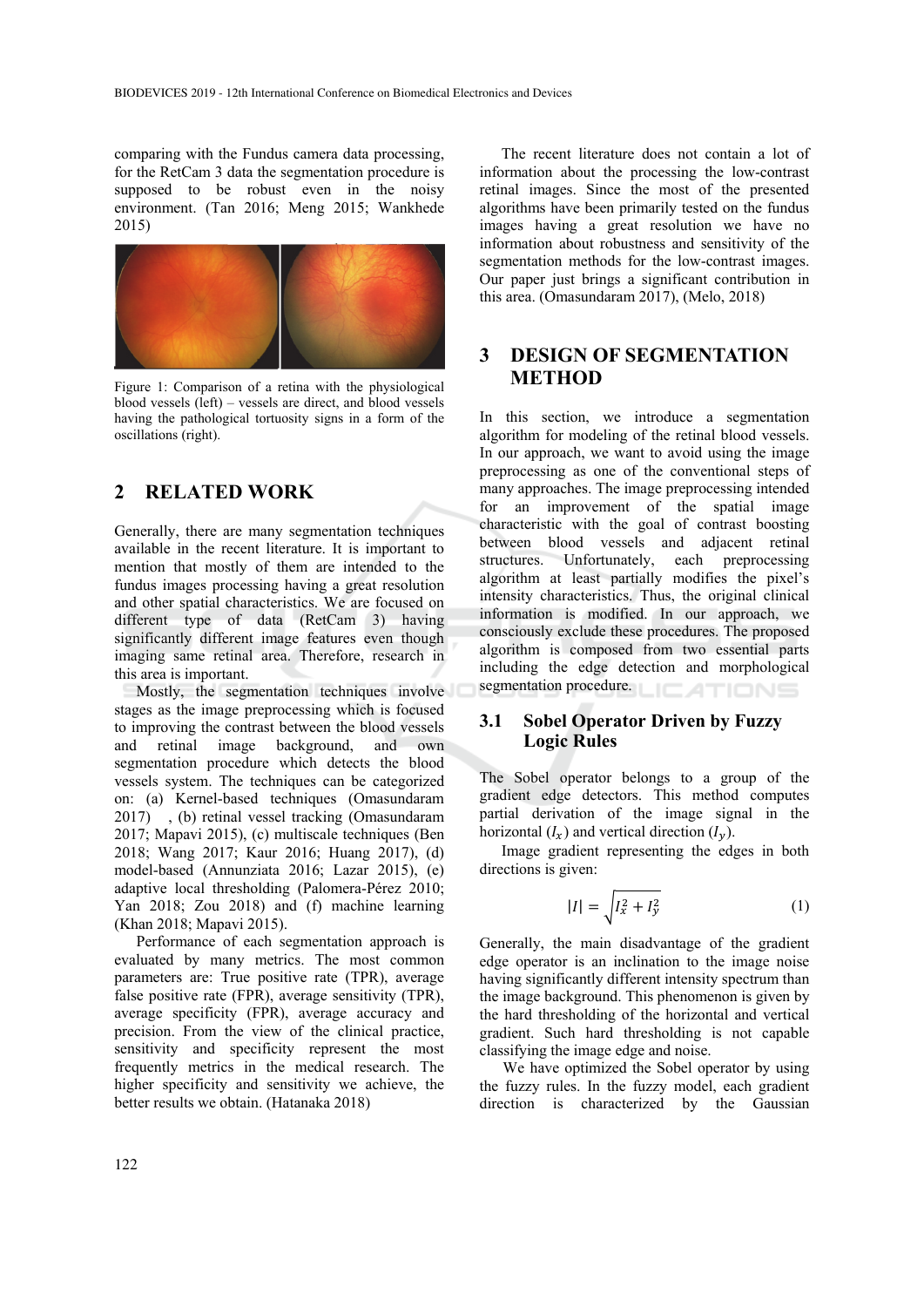membership function (Fig. 2). The final classification of the edge pixels is driven by the triangular membership function (Fig. 3).



Figure 2: Gaussians membership functions for horizontal gradient  $(I_x)$  and vertical gradient  $(I_y)$ .



Figure 3: Triangular membership functions representing the edge classification.

On the Fig. 4, we report the fuzzy edge detection on the non-contrast retinal image. Important aspect of the detector is an elimination of the optical disc, and simultaneous boosting of the retinal blood vessels.



Figure 4: Native retinal image from the RetCam 3 with resolution 640x480 px (left) and result of the Sobel detector driven by the fuzzy rules (right).

#### **3.2 Morphological Image Segmentation**

Morphological operations are commonly intended for adjustment of the binary images. In our approach, we are using a sequence of the morphological operations for adjustment of the spatial characteristic of the retinal blood vessels.

Firstly, we apply the morphological dilatation. Dilatation sums of two sets with using of the Minkowski sum. By applying this procedure, we

achieve the object expansion in the binary image, and mainly filling the holes. Such procedure compensates a sensitivity of the edge detection when non-homogenous intensity distribution. The dilatation is defined by the following way:

$$
X \oplus B = \{ p \in \epsilon^2, p = x + b, x \in X, b \in B \}
$$
 (2)

Where *X* stands for the binary image and *B* is the structural element, characterizing a shape of the dilatation. Here, we are using the square matrix 3x3.

In the next step, we are using the morphological closing as the dilatation with erosion with the same structural element. By this procedure, we achieve smoothing curves better representing the real blood vessels connecting of tiny holes and also removing of small holes. Closing is similar in some ways to dilation in that it tends to enlarge the boundaries of foreground (bright) regions in an image (and shrink background color holes in such regions), but it is less destructive of the original boundary shape. The morphological operation closing is defined by the following expression:

$$
X \circ B = (X \oplus B) \ominus B \tag{3}
$$

In the last part of the segmentation model, the binary skeleton is applied. We need to represent the blood vessels by one pixel line thickness in order to mathematically describe curvature of the individual blood vessel's pixels. Output is a typological skeleton precisely describing shape of retinal blood vessel system. This process is given by the following definition:

$$
X \oplus B = X(X \otimes B) \tag{4}
$$

This iteration process is terminated when two gradual steps achieve same results.

$$
X \oplus \{B_i\} = \left( \left( \left( X \oplus B_{(1)} \right) \oplus B_{(2)} \right) \dots \oplus B_{(n)} \right) \tag{5}
$$

Individual steps of the morphological operations are depicted on the Fig. 5.



Figure 5: Process of the morphological operations: dilatation, morphological opening and erosion.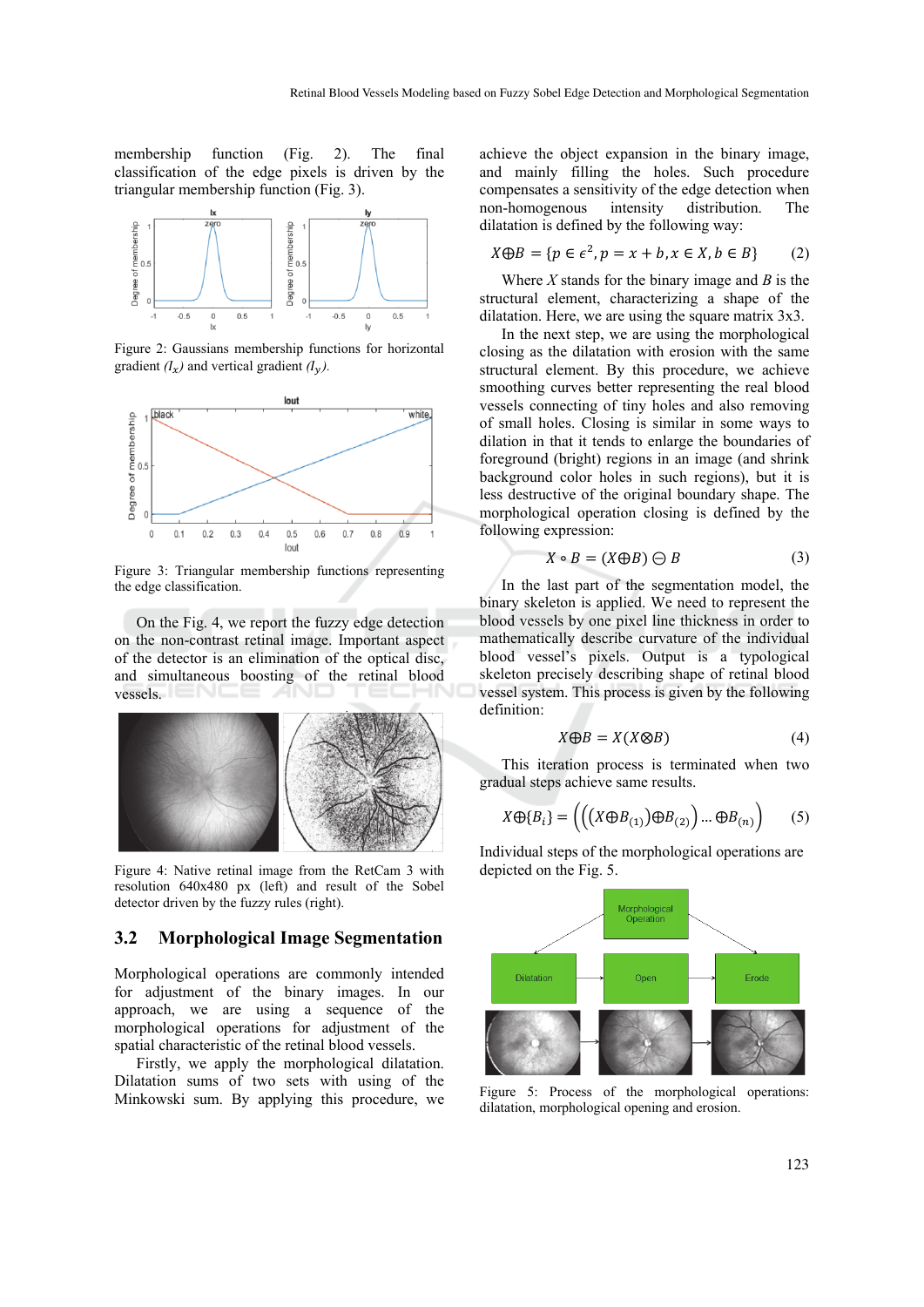# **4 TESTING AND QUANTITATIVE COMPARISON**

We cooperate with the Ophthalmological clinic of the University hospital of Ostrava on the task of the retinal blood vessels processing. We were given a dataset containing 120 patients. These images have been used for the testing of the segmentation algorithm. This database is structuralized into physiological and pathological blood vessels. All the data have been acquired by the retinal probe RetCam 3 having the image resolution 640x480 px.

The input data are stored in the RGB format being represented by three dimensional matrixes. Each such matrix represents one channel of the RGB model. We have experimentally found out that G channel reliably reflects area of the blood vessels while other channels nearly do not bring information about the retinal blood vessels. Therefore, we have done the RGB model decomposition with consequent extraction of the G (green) channel (Fig. 6).



Figure 6: Extraction of green channel (left) and its monochromatic conversion (right).

For the testing, we have divided the retinal records into two groups, depending on their spatial characteristics: contrast and non-contrast data. Since it cannot be ensured that data will be always acquired in a good contrast, we are primarily focused on the non-contrast data to demonstrate segmentation function in a worse environment (Fig. 7). The segmentation results are provided in the binary mathematical model classifying the blood vessels (white) from the image background (black).



Figure 7: Testing extract of the segmentation procedure for four non-contrast native images.

In the last part of the model building, retinal blood vessel have been skeletonized and fused. Image fusion is an important procedure performing the overlaying of the binary model with the native records (Fig. 8).



Figure 8: Native retinal data (left column), binary skeleton (middle column) and image fusion (right column).

In the last part of the analysis, we have performed a quantitative comparison to objectification of the segmentation process. We have analyzed the segmentation performance against the ground truth data representing the gold standard. This gold standard has been done by the manual segmentation performed by the clinical ophthalmologic expert. In order to proper testing of the segmentation robustness, we have done a comparison against native image data and same records corrupted by the salt and pepper noise and Gaussian noise.

The segmentation performance has been evaluated based on the four metrics. Rand index (*RI*) measures a level of the similarity between the binary model against the gold standard. Structural similarity (*SSIM*) measures a mutual structure. 2D correlation (*2D corr*) measures a level of the linear dependence. These parameters are normalized in a range [0; 1] where 0 indicates no similarity, contrarily 1 stands for completely identical results. A last parameter is the Mean Squared Error (*MSE*) which measures an average quadratic difference between the segmentation result and the gold standard. Average values of the parameters are reported in the Table 1.

Table 1: Quantitative comparison of the segmentation model against the gold standard.

|             | Native<br>data | Gaussian<br>noise<br>(0.1, 0.05) | Gaussian<br>noise<br>(0.1, 0.1) | Salt and<br>Pepper<br>(0.05) | Salt and<br>Pepper<br>(0.1) | Salt and<br>Pepper<br>(0.3) |
|-------------|----------------|----------------------------------|---------------------------------|------------------------------|-----------------------------|-----------------------------|
| RI          | 0.91           | 0.84                             | 0.77                            | 0.83                         | 0.78                        | 0.71                        |
| <b>SSIM</b> | 0.84           | 0.65                             | 0.55                            | 0.89                         | 0.66                        | 0.61                        |
| 2D corr     | 0.98           | 0.91                             | 0.88                            | 0.87                         | 0.74                        | 0.65                        |
| <b>MSE</b>  | 33.12          | 36.22                            | 41.21                           | 35.88                        | 51.12                       | 55.67                       |

Based on the quantitative comparison it is apparent that artificial noise slightly influences the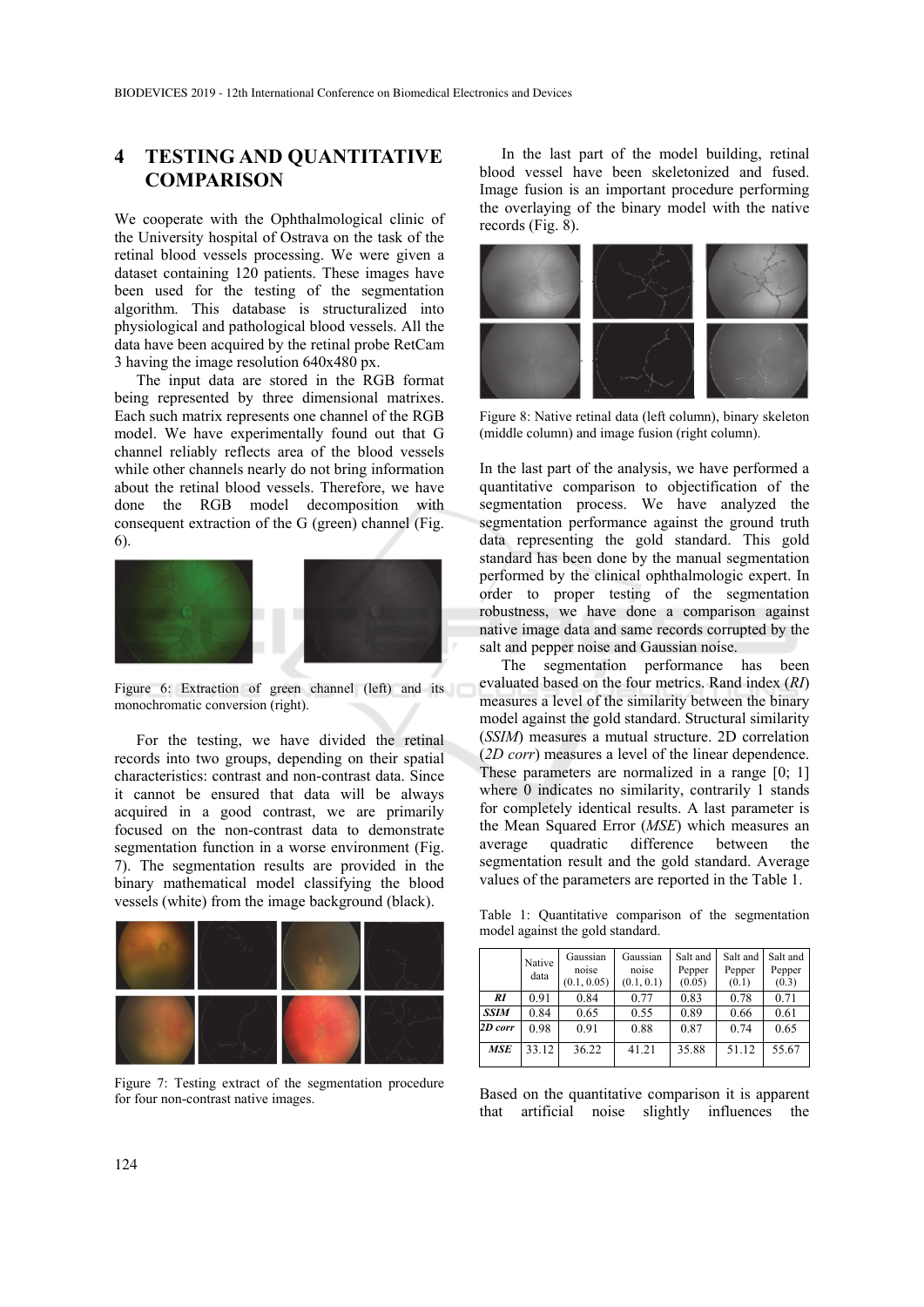segmentations results. The worst results are reported when adding the Salt and Pepper noise. This noise is strongly manifested as the binary signal which significantly visually impairs the native retinal data.

### **5 CONCLUSIONS**

The retinal image analysis has a significant impact to practice of the clinical ophthalmology. In comparison with the subjective analysis performed by the clinical experts, the automatic segmentation and modeling has unexceptionable benefits. Mainly, it's a relevant reproducibility of the clinical results and features extraction allowing for classification of the pathological blood vessels.

In our work, we have proposed the segmentation model based on a combined approach of the Sobel edge detector driven by the fuzzy rules and the morphological operations. Conventional gradient edge detectors lack of robustness in the noisy environment, and insufficient contrast. It is also case of the processing the retinal records from the retinal probes which typically have lower resolution and worse spatial features. Soft gradient thresholding of the edge detector ensures robustness against image noise. Judging by the experimental results, the fuzzy edge detector is capable of efficiently detect contour of the low-contrast blood vessels contours.

The morphological operations serve for optimization of the edge detector with a target of suppressing image noise and inhomogeneity. Final model of the blood vessels is given by the blood vessels skeleton and image fusion. We have analyzed the blood vessels modeling against the gold standard images. We have analyzed native image records and noisy images (Gaussian and Salt and Pepper noise). Judging by the results, the segmentation model is able to reliably work even in the noisy environment. It is a good prediction for using in the clinical conditions where we cannot ensure stable conditions of measurement.

### **ACKNOWLEDGMENTS**

The work and the contributions were supported by the project SV4508811/2101Biomedical Engineering Systems XIV'. This study was also supported by the research project The Czech Science Foundation (GACR) 2017 No. 17-03037S Investment evaluation of medical device development run at the Faculty of Informatics and

Management, University of Hradec Kralove, Czech Republic. This study was supported by the research project The Czech Science Foundation (TACR) ETA No. TL01000302 Medical Devices development as an effective investment for public and private entities.

### **REFERENCES**

- Tan, J.H., Acharya, U.R., Chua, K.C., Cheng, C., Laude, A., 2016. *Automated extraction of retinal vasculature in Medical Physics*, 43 (5), pp. 2311-2322, 2016.
- Meng, X., Yin, Y., Yang, G., Han, Z., Yan, X., 2015. *A framework for retinal vasculature segmentation based on matched filters in BioMedical Engineering Online,* 14 (1), art. no. 94, 2015.
- Wankhede, P.R., Khanchandani, K.B., 2015. *Retinal blood vessel segmentation using graph cut analysis" in International Conference on Industrial Instrumentation and Control, ICIC* , art. no. 7150973, pp. 1429-1432, 2015.
- Ben Abdallah, M., Azar, A.T., Guedri, H., Malek, J., Belmabrouk, H., 2018. *Noise-estimation-based anisotropic diffusion approach for retinal blood vessel segmentation in Neural Computing and Applications*, 29 (8), pp. 159-180, 2018.
- Wang, R., Zheng, L., Xiong, C., Qiu, C., Li, H., Hou, X., Sheng, B., Li, P., Wu, Q. *Retinal optic disc localization using convergence tracking of blood vessels in Multimedia Tools and Applications*, 76 (22), pp. 23309-23331, 2017.
- Kaur, J., Kaur, N., Acharyya, M., Kapoor, N., Chatterjee, S., Gupta, S.2016. *An effective algorithm for automatic measurement of vessel calibre in retinal fundus images in 5th International Conference on Wireless Networks and Embedded Systems*, WECON, art. no. 7993466, 2016.
- Huang, W.-B., Wang, K., Yan, Y., 2017 *Automatic detection method of blood vessel for color retina fundus images Guangxue Jingmi Gongcheng/Optics and Precision Engineering*, 25 (5), pp. 1378-1386, 2017.
- Annunziata, R., Garzelli, A., Ballerini, L., Mecocci, A., Trucco, E., 2016*. Leveraging Multiscale Hessian-Based Enhancement with a Novel Exudate Inpainting Technique for Retinal Vessel Segmentation" in IEEE Journal of Biomedical and Health Informatics*, 20 (4), art. no. 7115900, pp. 1129-1138, 2016.
- Lázár, I., Hajdu, A., 2015 *Segmentation of retinal vessels by means of directional response vector similarity and region growing in Computers in Biology and Medicine*, 66, pp. 209-221, 2015.
- Palomera-Pérez, M.A., Martinez-Perez, M.E., Benítez-Pérez, H., Ortega-Arjona, J.L., 2010. *Parallel multiscale feature extraction and region growing: Application in retinal blood vessel detection IEEE Transactions on Information Technology in*